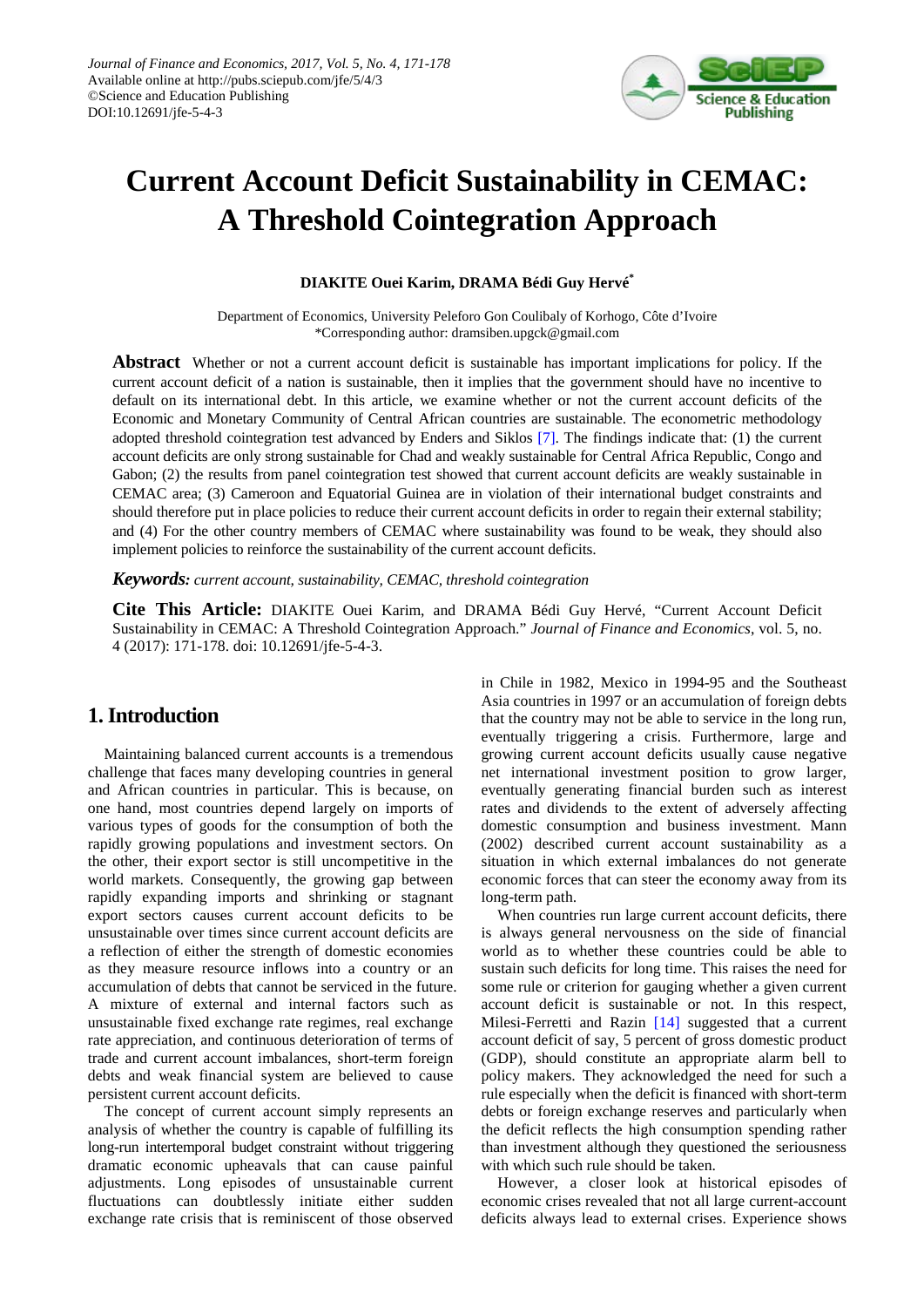that a number of countries that included Australia, Ireland, Israel, Malaysia and South Korea were able to sustain large current-account deficits for a number of years without necessarily triggering large-scale currency crisis. However, others such as Chile, Mexico and the Southeast Asian countries (especially Malaysia, the Philippines and Thailand) suffered severe crisis in 1997. As deficit/GDP ratio is not a reliable rule, Milessi-Ferretti and Razin [\[14\]](#page-6-1) further suggested the country's solvency for evaluating the unsustainability of large current account deficits. That is, does the country have the ability to generate sufficient trade surpluses to repay its accumulated debts in the future? Furthermore, they drew a distinction between solvency and sustainability by arguing that an economy is considered solvent if the expected present value of future trade surpluses equals the economy's current accumulated debt. On the one hand, the notion of solvency should be satisfied when the country satisfies its intertemporal budget constraint, that is, as long as the discounted value of country's foreign debt is non-zero in the infinite limit provided that the country should not increase its foreign debt faster than the real interest rate on the accruing debt. This criterion implies that a country could run very large current account deficits and be solvent provided that first, there are expected surpluses in the future and second, the country's stock of foreign debt can increase without limits as long as the country does not increase it faster than the real interest rate. On the other, a sustainable current account is one that does not trigger feedbacks on domestic saving and investment or cause significant international portfolio reallocations that leads to a rise in interest rates. Thus, when a country runs a persistent large and growing current account deficit, it would inevitably generate changes in GDP growth and thus, in import spending, causing its present level to be unsustainable. However they expressed doubts about the appropriateness of solvency concept as a criterion for evaluating the country's current account sustainability since it considers only the country's ability rather than its willingness to pay. Although the present value of trade surpluses could be sufficient to repay the country external debts, theoretically, however, diverting output from domestic consumption to debt servicing can possibly involve high political risks. In addition, the concept relies on unrealistic assumptions that foreign investors are willing to lend to the country on current terms irrespective of the country's ability to meet its debt obligation. In absence of external shocks and macroeconomic policy changes, current account is sustainable only as long as no external sector crisis occurs.

Roubini and Wachtel [\[21\]](#page-7-0) who considered this theoretical current-account sustainability criterion not to be stringent enough since the intertemporal budget constraint only imposes very mild restrictions on the evolution of the country's current account and foreign debt suggested the non-increasing foreign debt to GDP ratio as the practical sufficient condition for sustainability. However, they recognized the need to distinguish between current account deficits that arise from growth-inducing capital inflows and current account deficits that result in debt accumulation that cannot be sustained. Based on these considerations, a sustainable current account deficit is, therefore, one that can be maintained without any of these crises occurring.

When testing for cointegration between imports and exports, most of studies use linear cointegration tests of Engle and Granger [\[8\],](#page-6-2) Johansen [\[13\]](#page-6-3) and Pesaran et al. [\[17\]](#page-7-1) all of which assume symmetric adjustment towards the long-run equilibrium. According to Balke and Fomby [\[2\],](#page-6-4) because of the presence of transaction costs and asymmetries in price transmission, there is no reason to expect a symmetric adjustment. They therefore initiated the idea of threshold cointegration where the adjustment towards the long-run equilibrium occurs only when the deviation from the equilibrium exceeds some threshold [\[23\].](#page-7-2) Following Balke and Fomby [\[2\],](#page-6-4) Enders and Granger [\[6\]](#page-6-5) and Enders and Siklos [\[7\]](#page-6-0) employed threshold Autoregressive (TAR) and Momentum threshold Autoregressive (M-TAR) models to develop a threshold cointegration test which allows for asymmetric adjustment towards the long run equilibrium.

The objective of this paper is to establish the relationship between imports and exports using the threshold cointegration test advanced by Enders and Siklos [\[7\]](#page-6-0) to test the sustainability of the current account deficits in the six African countries of CEMAC area. For this purpose, we organize the rest of the paper as follow; Section II presents the conceptual framework; section III, the data and methodology used. Section IV presents and discusses the results and section V gives the concluding remarks.

## **2. The Conceptual Framework**

Testing for the cointegration relationship between imports and exports as a way of checking the sustainability of current account deficits was first proposed by Hakkio and Rush [\[9\]](#page-6-6) and Huste[d \[11\].](#page-6-7) 

They proposed a conceptual framework in which a representative individual of a small open economy faces the following budget constraint:

$$
C_0 = Y_0 + B_0 - I_0 - (1 + r_0)B_{t-1}
$$
 (1)

Where  $C_0$ ,  $Y_0$  and  $I_0$  stand for current consumption, income and Investment respectively.  $B_0$  is the current borrowing,  $(1 + r_0) B_{t-1}$  is the initial debt size and  $r_0$  is the world interest rate.

Solving for  $B_0$  in equation (1) yields expression (2) where the trade balance  $(X - MM)_t = Y_t - C_t - I_t$  and  $\varpi_t$ is the discounting factor:

$$
B_0 = \sum_{t=1}^{\infty} \varpi_t \left( X - MM \right)_t + \lim_{n \to \infty} \varpi_n B_n. \tag{2}
$$

To get a testable equation, Husted  $[11]$  makes the following assumption where  $W_t = MM_t + (r_t - r)B_{t-1}$  and  $MM_t$  is expenditure on imports:

$$
X_t + B_t = W_t + (1+r)B_{t-1},
$$
 (3)

From equation (3), solving for  $MM_t + r_t B_{t-1}$  yields:

$$
MM_t + r_t B_{t-1}
$$
  
=  $X_t + \sum_{j=0}^{\infty} \lambda^{j-1} \left[ \Delta X_{t+j} - \Delta W_{t+j} \right] + \lim_{j \to \infty} \lambda^{t+j} B_{t+j}$  (4)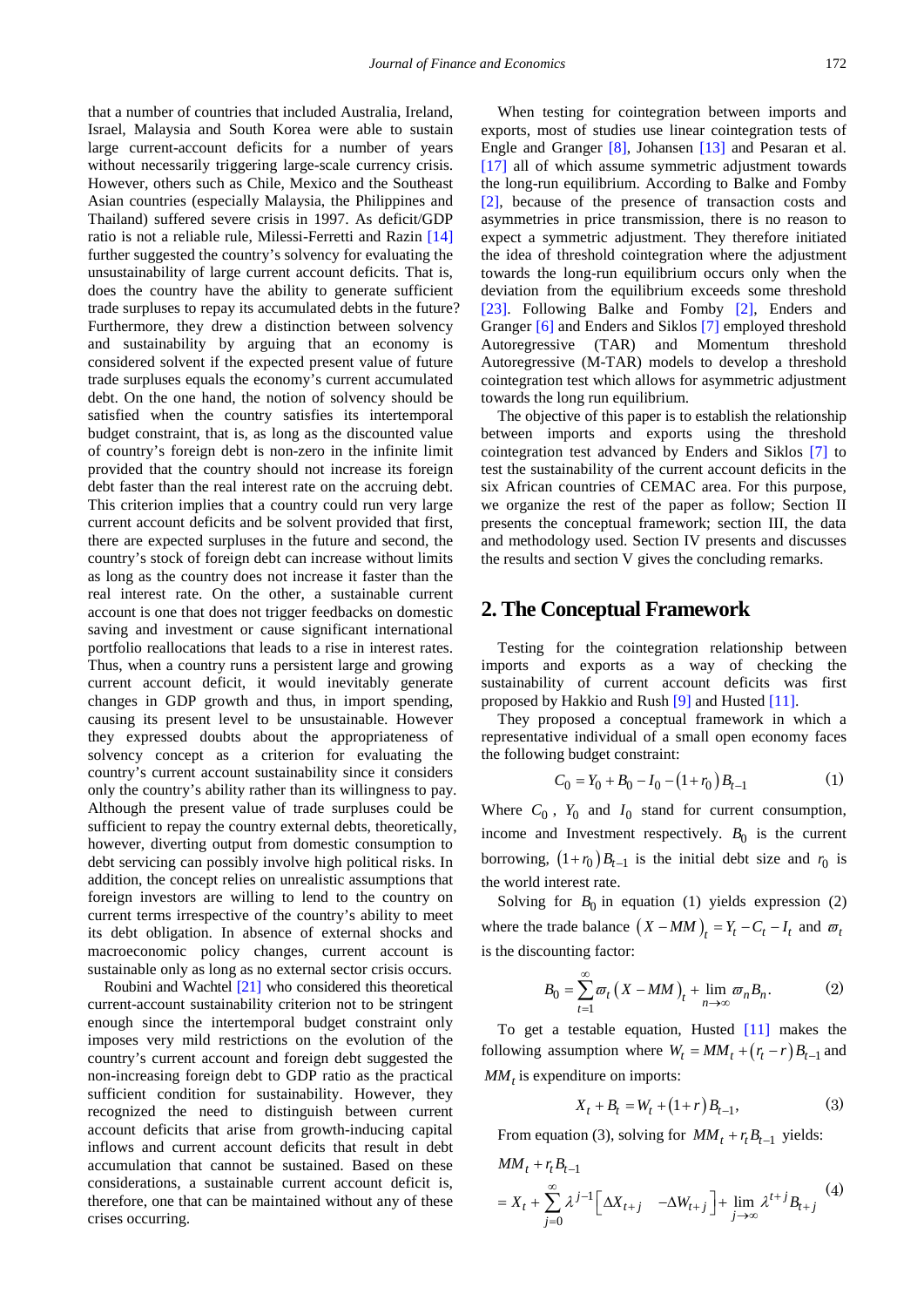Husted [\[11\]](#page-6-7) assumes further that expenditure on imports and exports are non-stationary processes which can be written as:

$$
W_t = \theta_1 + W_{t-1} + \mu_{1t} \tag{5}
$$

$$
X_t = \theta_2 + X_{t-1} + \mu_{2t}.
$$
 (6)

Substituting equations (5) and (6) in equation (4) and rearranging gives:

$$
X_{t} = \lfloor (1+r)/r \rfloor (\theta_{1} - \theta_{2}) + (MM_{t} + r_{t}B_{t-1})
$$
  

$$
- \lim_{j \to \infty} \lambda^{t+j} B_{t+j} + \sum_{j=0}^{\infty} \lambda^{j-1} (\mu_{1t} - \mu_{2t}).
$$
 (7)

By letting  $\beta = \left[ \frac{(1+r)}{r} \right] \left( \theta_1 - \theta_2 \right)$  and

$$
u_t = \sum_{j=0}^{\infty} \lambda^{j-1} (\mu_{1t} - \mu_{2t}),
$$

equation (7) can be written as:

$$
X_{t} = \beta + (MM_{t} + r_{t}B_{t-1}) - \lim_{j \to \infty} \lambda^{t+j} B_{t+j} + u_{t}, \quad (8)
$$

Finally, equation (8) can be written as follows where  $M_t = MM_t + r_t B_{t-1}$  and assuming that  $\lim_{j \to \infty} \lambda^{t+j} B_{t+j} = 0$ :

$$
X_t = \beta + \delta M_t + u_t. \tag{9}
$$

According to Hakkio and Rush [\[9\]](#page-6-6) and Husted [\[11\],](#page-6-7) the current account deficits are sustainable if exports  $X_t$ , and imports  $M_t$ , are cointegrated. It has been argued however that for the current account deficits to be strongly sustainable, the sufficient condition should be that  $\delta = 1$ and in case  $0 < \delta < 1$ , they are only weakly sustainable [\[10,20,22,25\]](#page-6-8)

# **3. Data and Methodology**

#### **3.1. Data**

We used annual data on exports and imports (in logarithm) for the six Economic and Monetary Community of Central African countries namely Cameroon, Chad, Central African Republic, Congo, Gabon and Equatorial Guinea covering the period 1960-2014. Data were collected from World Development Indicator 2016. [Table 1](#page-2-0) presents descriptive statistics of exports and imports (in logarithm) by country and Figure 1, their evolution on the entire period of study. As we see, mean (respectively, standard deviation, minimum and maximum) of exports and imports by country are close to each other. And the graph seems to indicate that imports and exports have a comovement between them, giving an impression that there might be a cointegration relationship between them in the countries under study.

<span id="page-2-0"></span>

| Variable       | Obs.   | Mean   | Std. Dev.                | Min    | Max    |
|----------------|--------|--------|--------------------------|--------|--------|
|                |        |        | Cameroon                 |        |        |
| <b>Exports</b> | $50\,$ | 21.165 | 1.014                    | 19.003 | 22.671 |
| Imports        | 50     | 21.195 | 1.023                    | 19.101 | 22.916 |
|                |        |        | Central Africa Republic  |        |        |
| Exports        | $50\,$ | 18.833 | 0.556                    | 17.524 | 19.503 |
| Imports        | 50     | 19.226 | 0.620                    | 17.853 | 20.234 |
|                |        |        | Chad                     |        |        |
| Exports        | 50     | 19.556 | 1.442                    | 17.818 | 22.283 |
| Imports        | 50     | 20.039 | 1.323                    | 18.123 | 22.500 |
|                |        |        | Congo                    |        |        |
| <b>Exports</b> | $50\,$ | 20.771 | 1.520                    | 18.004 | 23.256 |
| Imports        | 50     | 20.736 | 1.234                    | 18.472 | 23.021 |
|                |        |        | <b>Equatorial Guinea</b> |        |        |
| Exports        | $50\,$ | 19.172 | 2.441                    | 16.811 | 23.452 |
| Imports        | 50     | 19.664 | 2.200                    | 16.143 | 23.113 |
|                |        |        | Gabon                    |        |        |
| Exports        | 50     | 21.308 | 1.271                    | 18.397 | 23.117 |
| Imports        | 50     | 20.957 | 1.085                    | 18.251 | 22.561 |
|                |        |        | <b>CEMAC</b>             |        |        |
| Exports        | 300    | 20.150 | 1.769                    | 16.811 | 23.451 |
| Imports        | 300    | 20.319 | 1.497                    | 16.143 | 23.113 |

**Table 1. Descriptive Statistics**

Source: Own computation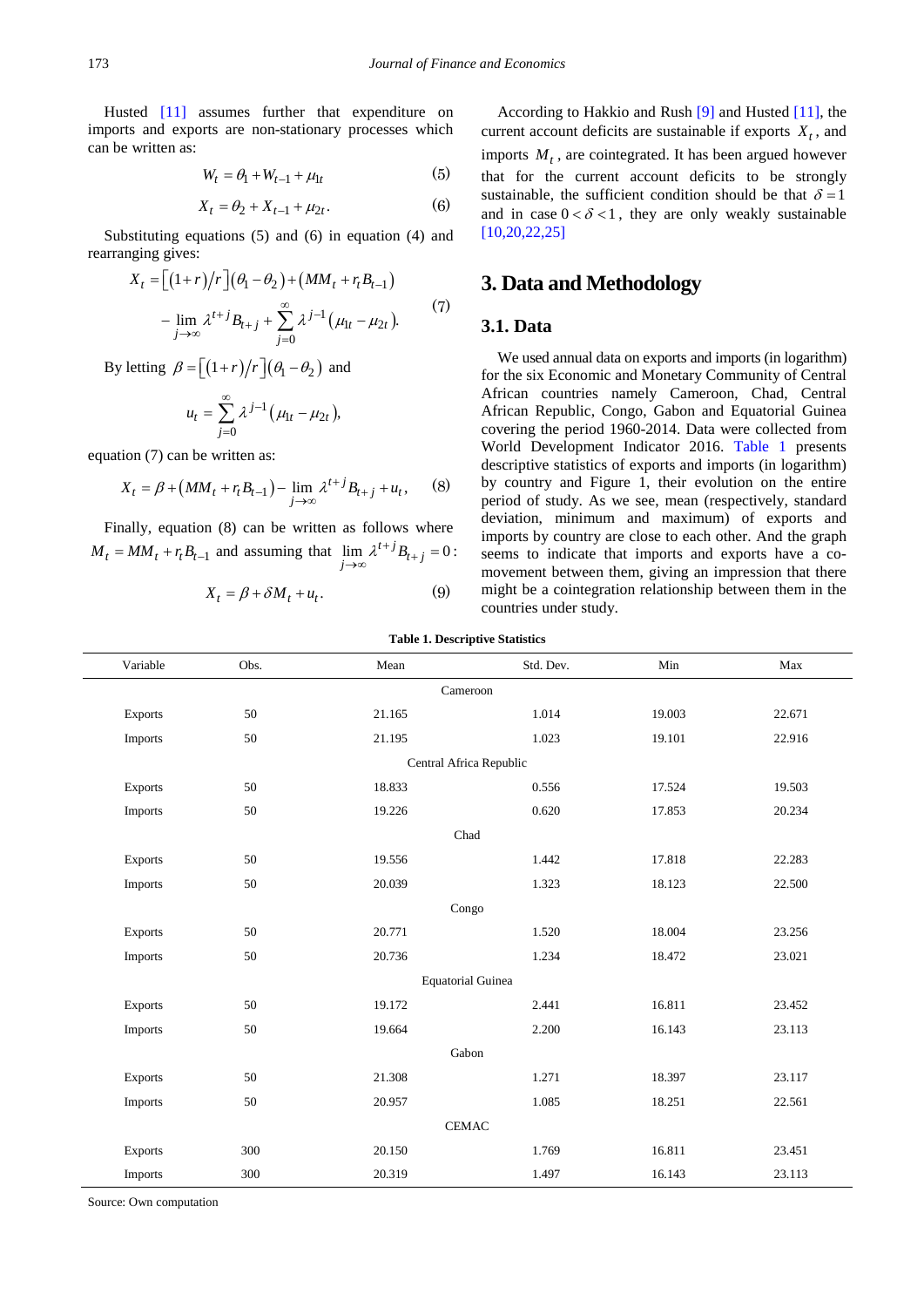

Figure 1. Evolution of Exports and Imports (in log) in CEMAC countries

### **3.2. Methodology**

Threshold cointegration technique initiated by Enders and Granger [\[6\]](#page-6-5) and Enders and Siklos [\[7\]](#page-6-0) is presented hereafter, method which is employed in this study to test for cointegration between imports and exports in our Central African Countries.

Extending Engle & Granger's [\[8\]](#page-6-2) linear cointegration test, Enders and Granger [\[6\]](#page-6-5) and Enders and Siklos [\[7\]](#page-6-0) developed a threshold cointegration test where negative and positive deviations from the long-run equilibrium are not corrected in the same way, that is, in which the adjustment towards the long-run equilibrium is asymmetric [\[23\].](#page-7-2)

Let  $x_t$  and  $m_t$  be the logarithm of exports and imports respectively. Using TAR and *M*-TAR models, Enders and Siklos [\[7\]](#page-6-0) propose the following steps to test for threshold cointegration.

In the first step, the following long-run equilibrium relationship is estimated:

$$
x_t = \alpha_1 + \alpha_2 m_t + u_t. \tag{10}
$$

In the next step, the following equation is estimated using Ordinary Least Squares (OLS):

$$
\Delta u_t = I_t \rho_1 u_{t-1} + (1 - I_t) \rho_2 u_{t-1} + \sum_{i=1}^k \alpha_i \Delta u_{t-i} + \eta_t \quad (11)
$$

where  $u_t$  is the residuals series from equation (10) and  $I_t$ is the Heaviside indicator function such that:

$$
I_t = \begin{cases} 1 & \text{if } u_{t-1} \ge \lambda \\ 0 & \text{if } u_{t-1} < \lambda \end{cases}
$$
 for TAR model (12)

$$
I_t = \begin{cases} 1 & \text{if } \Delta u_{t-1} \ge \lambda \\ 0 & \text{if } \Delta u_{t-1} < \lambda \end{cases} \text{ for } M - \text{TAR model} \tag{13}
$$

Where  $\lambda$  is the threshold value to be estimated.

Equations (11) and (12) together form the threshold autoregressive model (TAR) and equations (11) and (13) form the momentum threshold autoregressive model (M-TAR). The threshold value is selected using Chan's [\[3\]](#page-6-9) method where the optimum value is such that the residuals sum of squares is at a minimum  $[24]$ . From equation (11), to test for threshold cointegration, Enders and Granger [\[6\]](#page-6-5) and Enders and Siklos (2001) propose to test the following hypothesis of no threshold cointegration:

$$
H_0: \rho_1 = \rho_2 = 0.
$$

The test statistic used is known as Φ statistic and the critical values are from Enders and Siklos [\[7\].](#page-6-0)

# **4. Empirical Investigations**

Before running the cointegration test, the variables must be tested for stationarity. For this purpose, the traditional Augmented Dickey-Fuller [\[4\]](#page-6-10) test is used to test for the order of integration of exports and imports in CEMAC countries. Unit root test results are presented in [Table 2](#page-4-0) and suggest that exports and imports (in logs) for all the CEMAC area are nonstationary processes becoming stationary after one differentiation. Since imports and exports are both integrated of order 1 for all the countries under study, we can test for cointegration relationship between them.

[Table 3](#page-4-1) and [Table 4](#page-4-2) present the results of threshold cointegration test between imports and exports for the CEMAC countries, using TAR and momentum TAR models. The optimal threshold value  $\lambda$  minimizing the residuals sums of squares was estimated using Chan's [\[3\]](#page-6-9) method. For the TAR model for instance the estimated threshold value is  $\lambda^* = -0.149$  for Cameroon,  $\lambda^* = -0.151$  for Central Africa Republic,  $\lambda^* = -0.243$ for Chad,  $\lambda^* = 0.127$  for Congo,  $\lambda^* = 0.475$  for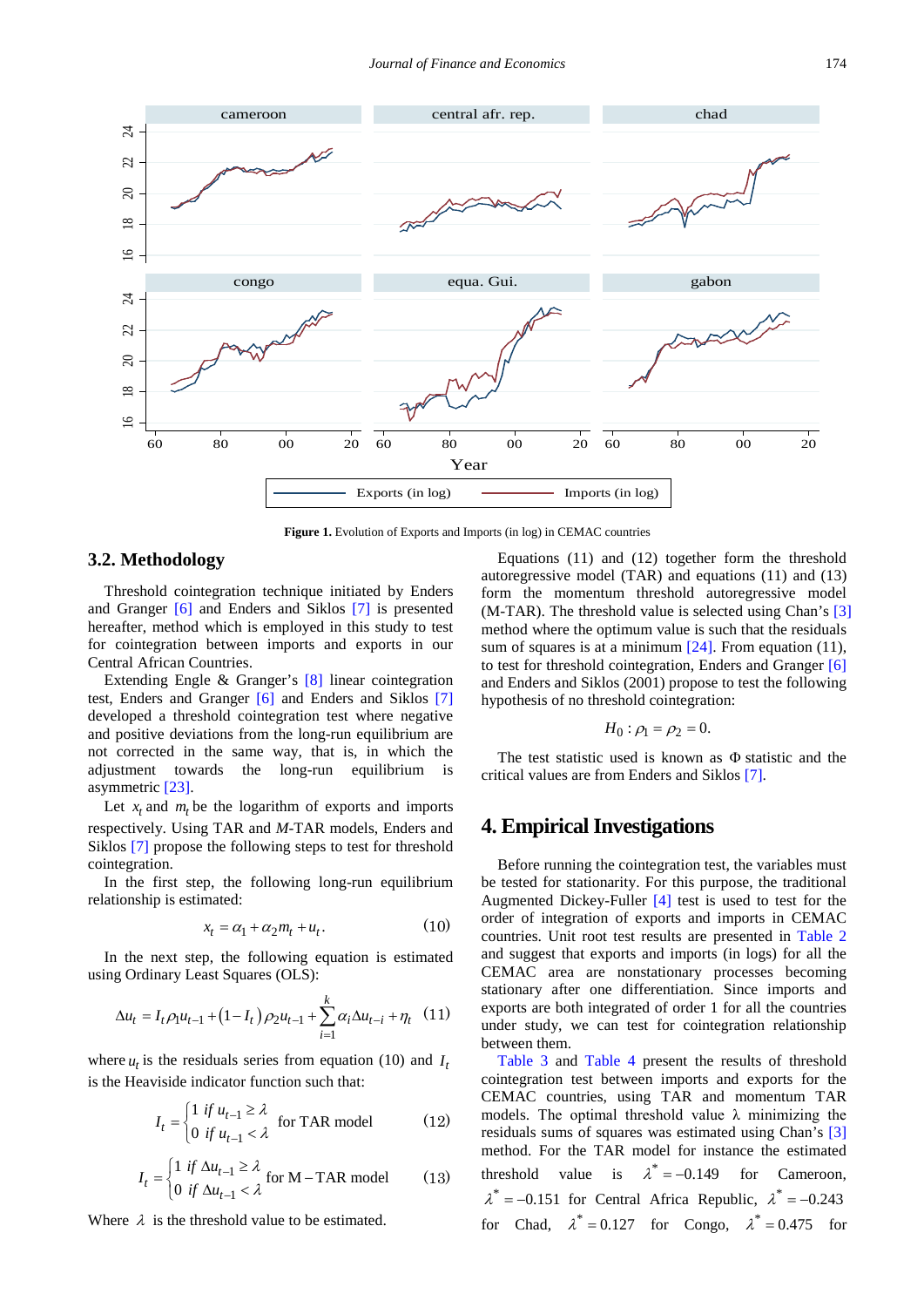Equatorial Guinea and  $\lambda^* = 0.156$  for Gabon. For the M-TAR model, the estimated threshold value for each country is reported in [Table 4.](#page-4-2) The results in [Table 3](#page-4-1) and [Table 4](#page-4-2) indicate also that Ljung-Box test fails to reject the null hypothesis of no serial correlation at 5 % level of significance.

Using Akaike Information Criterion (AIC), the number of lags k to include in the TAR and M-TAR models was also selected. For the M-TAR model for instance, out of a maximum of 7 lags, AIC selects a lag of 1 for Cameroon and Chad and a lag of 0 for the rest of countries. It should be noted that for the TAR model, AIC selects also the same lags.

We took into account the estimated threshold value and optimal lag length selected to test for threshold cointegration between imports and exports.

Threshold cointegration tests results based on the TAR model are reported in [Table 3.](#page-4-1) They indicate that the Φ test statistic rejects the null hypothesis of no threshold cointegration  $(H_0 : \rho_1 = \rho_2 = 0)$  at 5% level of significance for Central Africa Republic, Chad, Congo and Gabon and at 10% level of significance for Cameroon and Equatorial Guinea. Thus, the estimated TAR model for Chad (for example) can be written as follows with standard deviation in parentheses:

$$
\Delta \hat{u}_t = -0.219 I_t \hat{u}_{t-1} - 0.575 (1 - I_t) \hat{u}_{t-1} + 0.297 \Delta \hat{u}_t (0.140)
$$

where 
$$
I_t = \begin{cases} 1if \ u_{t-1} \ge -0.243 \\ 0if \ u_{t-1} < -0.243 \end{cases}
$$
.

Based on the Momentum TAR model, the results of threshold cointegration are reported in [Table 4.](#page-4-2) They show that the null hypothesis of no threshold cointegration can be rejected at 5% level for all countries except Equatorial Guinea. Thus, the estimated M-TAR model for Chad (for example) can be written as follows:

$$
\Delta \hat{u}_t = 0.35 I_t \hat{u}_{t-1} - 0.54 (1 - I_t) \hat{u}_{t-1} + 0.32 \Delta \hat{u}_t
$$
  
(0.16) (0.17)

where 
$$
I_t = \begin{cases} 1 \text{ if } u_{t-1} \ge -0.154 \\ 0 \text{ if } u_{t-1} < -0.154 \end{cases}
$$
.

Together, [Table 3](#page-4-1) and [Table 4](#page-4-2) also indicate that the null hypothesis of no threshold cointegration is rejected for Central Africa Republic, Chad, Congo and Equatorial Guinea at 5% level for both TAR and M-TAR models. However, for Cameroon and Equatorial Guinea, the null hypothesis of no cointegration could not be rejected at 5% level for both TAR and M-TAR model.

**Table 2. ADF Unit Root Test**

<span id="page-4-0"></span>

| Country        | <b>Cameroon</b>  | Cent. A. Rep.                                                                                                 | Chad                  | Congo                 | Eq. Guinea   | Gabon     |
|----------------|------------------|---------------------------------------------------------------------------------------------------------------|-----------------------|-----------------------|--------------|-----------|
|                |                  |                                                                                                               | Level data            |                       |              |           |
| <b>Exports</b> | $-1.856$         | $-1.328$                                                                                                      | $-1.983$              | $-2.067$              | $-1.691$     | $-2.391$  |
| Imports        | $-1.673$         | $-1.782$                                                                                                      | $-2.034$              | $-1.915$              | $-2.707$     | $-2.429$  |
|                |                  |                                                                                                               | Differenced data      |                       |              |           |
| <b>Exports</b> | $-4.195^{\rm b}$ | $-5.310^{\mathrm{b}}$                                                                                         | $-5.016^{\mathrm{b}}$ | $-4.881b$             | $-3.816^{b}$ | $-4.743b$ |
| Imports        | $-4.340b$        | $-4.697b$                                                                                                     | $-4.603b$             | $-4.886^{\mathrm{b}}$ | $-5.738b$    | $-3.956b$ |
|                |                  | These tests consider intercept and linear trend case. The superscript 'b' indicates significance at 5% level. |                       |                       |              |           |

Source: Own computation.

#### **Table 3. Test results with TAR model**

<span id="page-4-1"></span>

| Country       | $\rho_{\text{\tiny{l}}}$ | $\rho_2$ | $\Phi$ stat       | Λ        | AIC       | BІC       | LB(4) | LB(8) | Lags |
|---------------|--------------------------|----------|-------------------|----------|-----------|-----------|-------|-------|------|
| Cameroon      | $-0.15$                  | $-0.39$  | 2.92 <sup>c</sup> | $-0.149$ | $-54.957$ | $-47.472$ | 0.936 | 0.833 |      |
| Cent. A. rep. | $-0.16$                  | $-0.58$  | 4.06 <sup>b</sup> | $-0.151$ | $-42.501$ | $-36.825$ | 0.743 | 0.728 |      |
| Chad          | $-0.22$                  | $-0.57$  | 8.67 <sup>b</sup> | $-0.243$ | 21.446    | 28.931    | 0.836 | 0.955 |      |
| Congo         | $-0.48$                  | $-0.42$  | 6.87 <sup>b</sup> | 0.127    | 16.503    | 22.179    | 0.610 | 0.791 |      |
| Eq. Guinea    | $-0.23$                  | $-0.14$  | 2.63 °            | 0.475    | 57.575    | 63.251    | 0.690 | 0.613 |      |
| Gabon         | $-0.38$                  | $-0.35$  | $5.21^{b}$        | 0.156    | $-12.069$ | $-6.394$  | 0.828 | 0.840 |      |

 $\lambda$  is the estimated threshold value. AIC and BIC respectively stand for Akaike and Bayesian Information Criterion. The superscript 'b' and 'c' denote rejection of the null hypothesis respectively at 5% and 10% level. Φ is the threshold cointegration test statistic. The values presented for Ljung-Box (LB) test are the p-values. The lag length used was selected using AIC.

Source: Own computation.

**Table 4. Test results with Momentum TAR model**

<span id="page-4-2"></span>

| Country       | $\mu_{\mathsf{I}}$ | $\rho_2$ | $\Phi$ stat       | л        | AIC       | BIC       | LB(4) | LB(8) | Lags         |
|---------------|--------------------|----------|-------------------|----------|-----------|-----------|-------|-------|--------------|
| Cameroon      | $-0.20$            | $-0.61$  | 3.36 <sup>b</sup> | $-0.102$ | $-53.672$ | $-46.187$ | 0.835 | 0.893 |              |
| Cent. A. rep. | $-0.18$            | $-0.69$  | 4.51 <sup>b</sup> | $-0.150$ | $-41.566$ | $-35.953$ | 0.878 | 0.777 |              |
| Chad          | $-0.35$            | $-0.54$  | 7.41 <sup>b</sup> | $-0.154$ | 23.429    | 30.914    | 0.818 | 0.946 |              |
| Congo         | $-0.53$            | $-0.30$  | $7.13^{b}$        | $-0.033$ | 16.358    | 21.972    | 0.471 | 0.650 |              |
| Eq. Guinea    | $-0.09$            | $-0.26$  | 3.17 <sup>c</sup> | 0.004    | 56.352    | 61.966    | 0.558 | 0.549 | $\mathbf{0}$ |
| Gabon         | $-0.23$            | $-0.42$  | 5.28 <sup>b</sup> | 0.040    | $-11.556$ | $-5.942$  | 0.730 | 0.789 |              |

 $\lambda$  is the estimated threshold value. AIC and BIC respectively stand for Akaike and Bayesian Information Criterion. The superscript 'b' and 'c' denote rejection of the null hypothesis respectively at 5% and 10% level. Φ is the threshold cointegration test statistic. The values presented for Ljung-Box (LB) test are the p-values. The lag length used was selected using AIC.

Source: Own computation.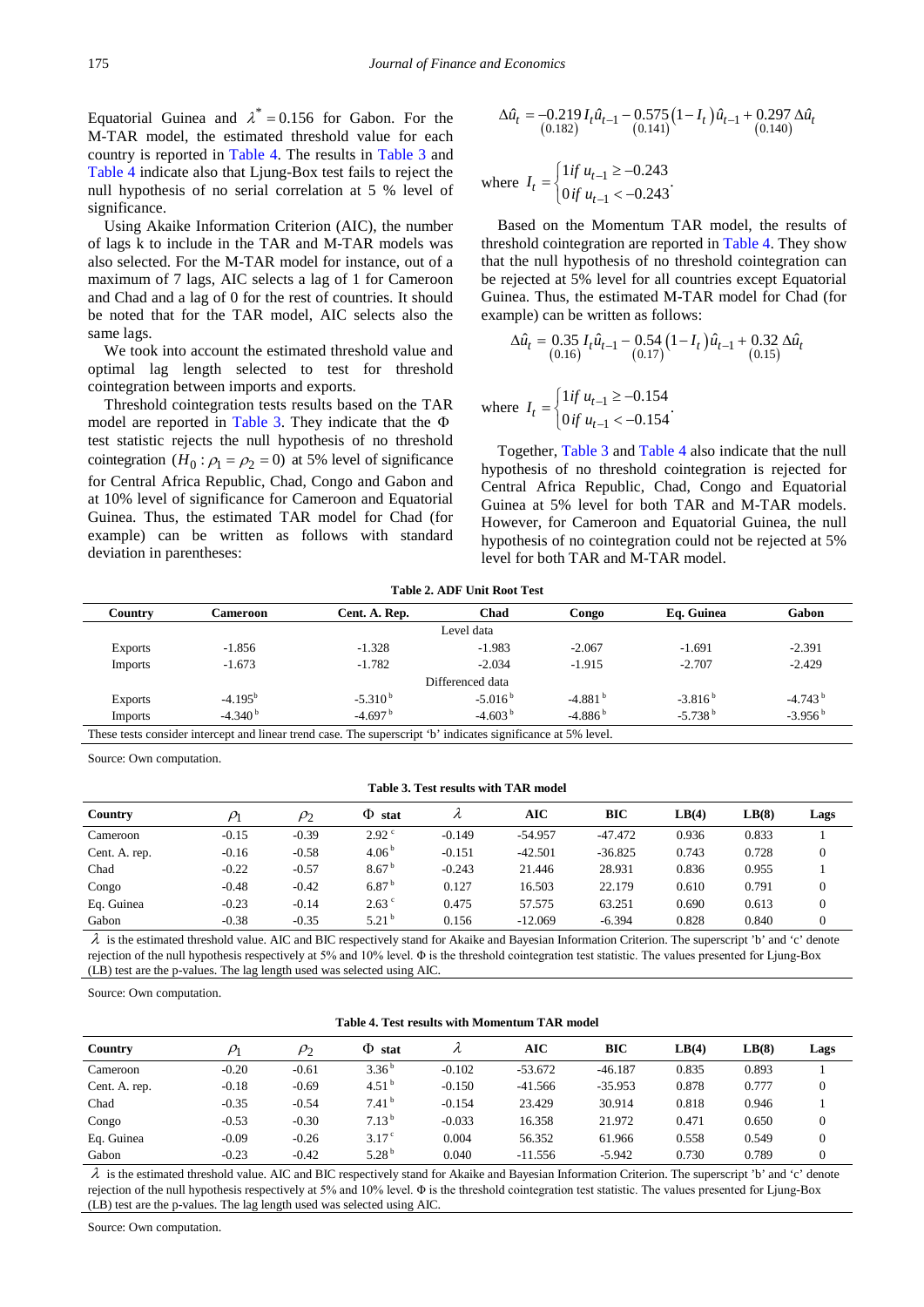The results suggest therefore that imports and exports are cointegrated with asymmetric adjustment for Central Africa Republic, Chad, Congo and Gabon. This would imply that the current account deficits in those countries are sustainable. However, we need to check whether they are not only weakly sustainable. In order to check whether the sufficient condition is satisfied for strong sustainability of the current account deficits, that is, whether  $\alpha_2 = 1$  in equation (10), we estimated equation (10) by OLS and used the Wald restriction coefficient test to check if  $\alpha_2$  is statistically equal to 1. The results are reported in [Table 5](#page-5-0) and they indicate that the estimated coefficient  $\alpha_2$  is statistically significant at 1% level of significance for the four countries. This suggests that although imports and exports were found to be cointegrated for Central Africa Republic, Chad, Congo and Gabon; it seems that the current account deficits are only strong sustainable for Chad and weakly sustainable for Central Africa Republic, Congo and Gabon.

Following the test for sustainability of the current account deficits in CEMAC countries done on a country by country basis using threshold cointegration test of Enders and Siklos [\[7\],](#page-6-0) we further complement the analysis by using Pedroni [\[18,19\]](#page-7-4) panel cointegration test to examine the sustainability of current account deficits in CEMAC area as a panel. Prior to that, panel unit root tests (IPS and Pesaran CADF) are conducted to detect the order of integration of the variables. Results in [Table 6](#page-5-1) suggest that, at 5% level of significance, exports and imports are non-stationary processes, integrated of order one, I (1).

The results in [Table 7](#page-6-11) show that both panel statistics and group mean panel statistics suggest that the null hypothesis of no cointegration can be rejected regardless of the deterministic components included (intercept or trend). There exists therefore a cointegration relationship between exports and imports in CEMAC countries, which would suggest that current account deficits are sustainable in CEMAC area. Since exports and imports are found to be cointegrated, panel dynamic OLS (DOLS) is used to estimate the long-run equation. The estimation results are presented in [Table 7](#page-6-11) and the  $\chi^2$  restriction test rejects the null hypothesis that the cointegrating coefficient is equal to 1. This suggests that current account deficits are weakly sustainable in CEMAC countries as a panel.

<span id="page-5-0"></span>

| Country         | Variable       | Estimate              | std. error | t-value  | $F(H_0: \alpha_2 = 1)$ |
|-----------------|----------------|-----------------------|------------|----------|------------------------|
|                 | Intercept      | 2.610 <sup>a</sup>    | 0.842      | 3.098    | 12.72 <sup>a</sup>     |
| Cent. Afr. Rep. | <b>Imports</b> | $0.844$ <sup>a</sup>  | 0.044      | 19.27    |                        |
| Chad            | Intercept      | $-1.459$ <sup>c</sup> | 0.863      | $-1.691$ |                        |
|                 | <b>Imports</b> | 1.049 <sup>a</sup>    | 0.043      | 24.41    | 1.28                   |
|                 | Intercept      | $-1.599$              | 0.969      | $-1.651$ | $30.51$ <sup>a</sup>   |
| Congo           | <b>Imports</b> | $1.056^{\text{a}}$    | 0.049      | 21.58    |                        |
| Gabon           | Intercept      | $-2.717$ <sup>a</sup> | 0.731      | $-3.716$ | 17.65 <sup>a</sup>     |
|                 | <b>Imports</b> | $1.146^{\text{a}}$    | 0.035      | 32.91    |                        |
|                 |                |                       |            |          |                        |

**Table 5. Long run estimates**

The estimated long-run equilibrium equation is  $x_t = \alpha_1 + \alpha_2 m_t + u_t$ , where  $x_t$  and  $m_t$  are the logarithm of exports and imports respectively.

 $F(H_0: \alpha_2 = 1)$  is the Wald coefficient restriction test statistic. The superscript 'a', 'b' and 'c' denote rejection of the null hypothesis respectively at 1%, 5% and 10% level.

Source: Own computation.

|  |  |  | Table 6. Panel Unit Root test results |
|--|--|--|---------------------------------------|
|  |  |  |                                       |

<span id="page-5-1"></span>

|                |         |         |                        | Im, Pesaran and Shin |            |         |      |
|----------------|---------|---------|------------------------|----------------------|------------|---------|------|
|                |         |         | <b>Critical Values</b> |                      |            |         |      |
|                | t-bar   | 10%     | 5%                     | 1%                   | W[t-bar]   | P-value | Obs. |
|                |         |         |                        | Level data           |            |         |      |
| <b>Exports</b> | $-1.83$ | $-2.56$ | $-2.67$                | $-2.99$              | 1.05       | 0.85    | 288  |
| <b>Imports</b> | $-2.31$ | $-2.56$ | $-2.67$                | $-2.99$              | $-0.39$    | 0.35    | 288  |
|                |         |         |                        | Differenced data     |            |         |      |
| <b>Exports</b> | $-4.38$ | $-2.56$ | $-2.67$                | $-2.99$              | $-6.66$    | 0.00    | 282  |
| <b>Imports</b> | $-5.30$ | $-2.56$ | $-2.67$                | $-2.99$              | $-9.45$    | 0.00    | 282  |
|                |         |         |                        | <b>Pesaran CADF</b>  |            |         |      |
|                | t-bar   | 10%     | 5%                     | 1%                   | $Z[t-bar]$ | P-value | Obs. |
|                |         |         |                        | Level data           |            |         |      |
| <b>Exports</b> | $-1.63$ | $-2.73$ | $-2.84$                | $-3.06$              | 1.98       | 0.98    | 288  |
| <b>Imports</b> | $-2.93$ | $-2.73$ | $-2.84$                | $-3.06$              | $-1.63$    | 0.05    | 288  |
|                |         |         |                        | Differenced data     |            |         |      |
| <b>Exports</b> | $-4.25$ | $-2.73$ | $-2.84$                | $-3.06$              | $-5.32$    | 0.00    | 282  |
| Imports        | $-4.93$ | $-2.73$ | $-2.84$                | $-3.06$              | $-7.22$    | 0.00    | 282  |

Pesaran CADF is a unit root test in heterogeneous panels with cross-sectional dependence, suggested by Pesaran (2007). A lag of 1 was used for both IPS (Im, Pesaran and Shin) and Pesaran CADF tests.

Source: Own computation.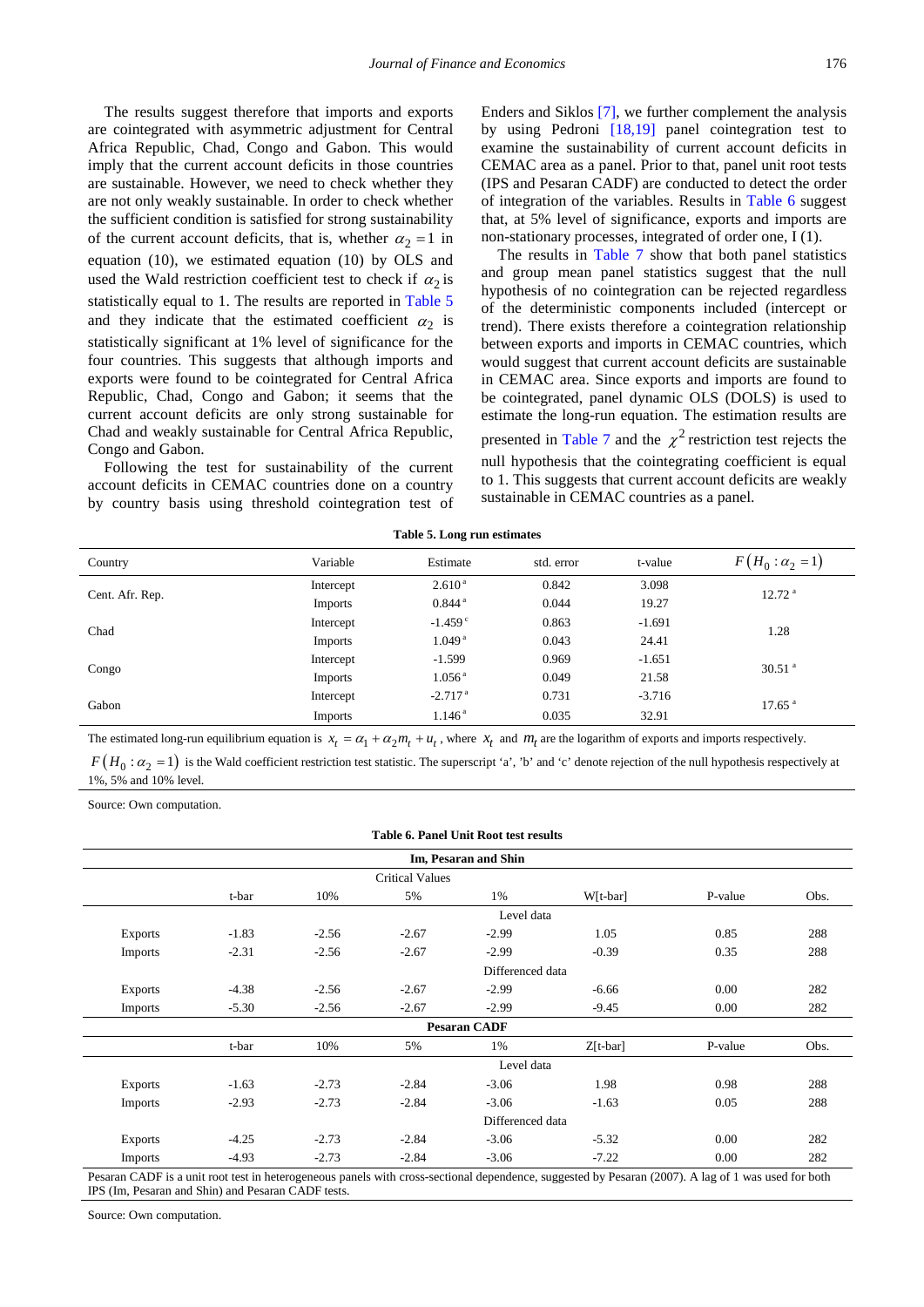<span id="page-6-11"></span>

| Approach            | I                     |                                                    | $\mathbf{I}$            |       | Ш                       |       |
|---------------------|-----------------------|----------------------------------------------------|-------------------------|-------|-------------------------|-------|
|                     |                       | Alternative hypothesis: common AR coefficients     |                         |       |                         |       |
|                     |                       | (within-dimension)                                 |                         |       |                         |       |
|                     | Statistic             | Prob.                                              | Statistic               | Prob. | <b>Statistic</b>        | Prob. |
| Panel v-Statistic   | $3.417$ <sup>a</sup>  | 0.000                                              | $2.415^{a}$             | 0.008 | 4.386 <sup>a</sup>      | 0.00  |
| Panel rho-Statistic | $-3.016$ <sup>a</sup> | 0.001                                              | $-2.934$ <sup>a</sup>   | 0.001 | $-4.618a$               | 0.00  |
| Panel PP-Statistic  | $-2.347$ <sup>a</sup> | 0.009                                              | $-2.581$ <sup>a</sup>   | 0.005 | $-4.334$ <sup>a</sup>   | 0.00  |
| Panel ADF-Statistic | $-2.264b$             | 0.012                                              | $-2.283^{b}$            | 0.011 | $-3.934$ <sup>a</sup>   | 0.00  |
|                     |                       | Alternative hypothesis: individual AR coefficients |                         |       |                         |       |
|                     |                       | (between-dimension)                                |                         |       |                         |       |
|                     | Statistic             | Prob.                                              | Statistic               | Prob. | <b>Statistic</b>        | Prob. |
| Group rho-Statistic | $-2.221$ <sup>b</sup> | 0.013                                              | $-2.701$ <sup>a</sup>   | 0.003 | $-2.106b$               | 0.017 |
| Group PP-Statistic  | $-2.812$ <sup>a</sup> | 0.002                                              | $-2.629$ <sup>a</sup>   | 0.004 | $-2.806$ <sup>a</sup>   | 0.002 |
| Group ADF-Statistic | $-2.419$ <sup>a</sup> | 0.008                                              | $-1.952^{\mathrm{b}}$   | 0.025 | $-2.343$ <sup>a</sup>   | 0.009 |
|                     |                       | <b>Dynamic Ordinary Least Squares</b>              |                         |       |                         |       |
| Variable            | Coefficient           | Std. Error                                         | Adjusted R <sup>2</sup> |       | $\chi^2(H_0: \alpha=1)$ |       |
| <b>Imports</b>      | 1.109 <sup>a</sup>    | 0.032                                              | 0.955                   |       | 11.451 <sup>a</sup>     |       |

**Table 7. Pedroni Panel Cointegration Test Results**

"I" indicates a model with deterministic no intercept and no trend, "II", a model with intercept but no trend, and "III", a model with deterministic intercept and trend. The superscript 'a', 'b' and 'c' denote rejection of the null hypothesis respectively at 1%, 5% and 10% level.

Source: Own computation.

However, although the use of panel data has a number of advantages over pure time series data, caution is needed when interpreting panel data results, especially when heterogeneity dimension among the cross-sections is not taken into account [\[5\].](#page-6-12)

# **5. Concluding Remarks**

This paper was intended to examine whether exports and imports are cointegrated for the Economic and Monetary Community of Central African countries, namely, Cameroon, Chad, Central African Republic, Congo, Gabon and Equatorial Guinea, in order to test for the sustainability of their current account deficits. Using TAR and momentum TAR models, the study adopted threshold cointegration test advanced by Enders and Siklos [\[7\],](#page-6-0) allowing for asymmetric adjustment towards the long-run equilibrium.

The findings indicate that exports and imports are threshold cointegrated at 5% level for Central Africa Republic, Chad, Congo and Gabon. The current account deficits are only strong sustainable for Chad and weakly sustainable for Central Africa Republic, Congo and Gabon. Since the use of panel data has a number of merits over time-series data, panel cointegration test proposed by Pedroni [\[18,19\]](#page-7-4) was also applied to test for sustainability of current account deficits. The results from panel cointegration test showed that exports and imports are cointegrated and that the cointegrating coefficient is statistically equal less than 1, which would imply that current account deficits are weakly sustainable in CEMAC area. However, as Dumitrescu and Hurlin [\[5\]](#page-6-12) point out, caution is needed when interpreting panel data results, especially when heterogeneity dimension among the cross-sections is not taken into account.

In summary, the findings suggest that Cameroon and Equatorial Guinea are in violation of their international budget constraints and should therefore put in place policies to reduce their current account deficits in order to

regain their external stability. For the other country members of CEMAC, Central Africa Republic, Congo and Gabon, where sustainability was found to be weak, they should also implement policies to reinforce the sustainability of the current account deficits.

# **References**

- <span id="page-6-4"></span>[1] Arcade, N. and L.A. Esther (2014). "Are current Account deficit sustainable in EAC ountries? Evidence from Threshold cointegration" *Economics Bulletin* 34, 1990-2001.
- <span id="page-6-9"></span>[2] Balke, N.S. and T.B. Fomby (1997). "Threshold Cointegration" *International Economic Review* 38, 627-645
- <span id="page-6-10"></span>[3] Chan, K.S. (1993). "Consistency and Limiting Distribution of the Least Squares Estimator of a Threshold Autoregressive Model" *The Annals of Statistics* 21, 520-533.
- <span id="page-6-12"></span>[4] Dickey, D. A. and Fuller, W. A. (1981). "Likelihood ratio statistics for autoregressive time-series with a unit root", *Econometrica*, 49, 1057-1072.
- <span id="page-6-5"></span>[5] Dumitrescu, E. and C. Hurlin (2012). "Testing for Granger non-causality in heterogeneous panels" *Economic Modelling* 29, 1450-1460.
- <span id="page-6-0"></span>[6] Enders, W. and C.W.F. Granger (1998). "Unit-Root Tests and Asymmetric Adjustment with an Example Using the Term Structure of Interest Rates" *Journal of Business & Economic Statistics* 16, 304-311.
- <span id="page-6-2"></span>[7] Enders, W. and P.L. Siklos (2001). "Cointegration and Threshold Adjustment", *Journal of Business and Statistics* 19, 166-176.
- <span id="page-6-6"></span>[8] Engle, R.F. and C.W.J. Granger (1987). "Co-integration and Error Correction: Representation, Estimation, and Testing" *Econometrica* 55, 251-276.
- <span id="page-6-8"></span>[9] Hakkio, C.S. and M. Rush (1991). "Is The Budget Deficit 'Too Large?" *Economic Inquiry* 29, 429-445.
- <span id="page-6-7"></span>[10] Herzer, Dierk and Nowak-Lehmann D., Felicitas (2005). "Are exports and imports of Chile cointegrated?" Ibero America Institute for Economic Research, Discussion papers number 111.
- [11] Husted, S. (1992). "The Emerging U.S. Current Account Deficit in the 1980s: A Cointegration Analysis" *Review of Economics and Statistics* 74, 159-166
- <span id="page-6-3"></span>[12] Im, K.S., Pesaran, H.M. and Y. Shin (2003). "Testing for Unit Roots in Heterogeneous Panels" *Journal of Econometrics* 115, 53- 74.
- <span id="page-6-1"></span>[13] Johansen, S. and K. Juselius (1990). "Maximum Likelihood Estimation and Inference on Cointegration with Applications to Demand for Money" *Oxford Bulletin of Economics and Statistics* 52, 169-210.